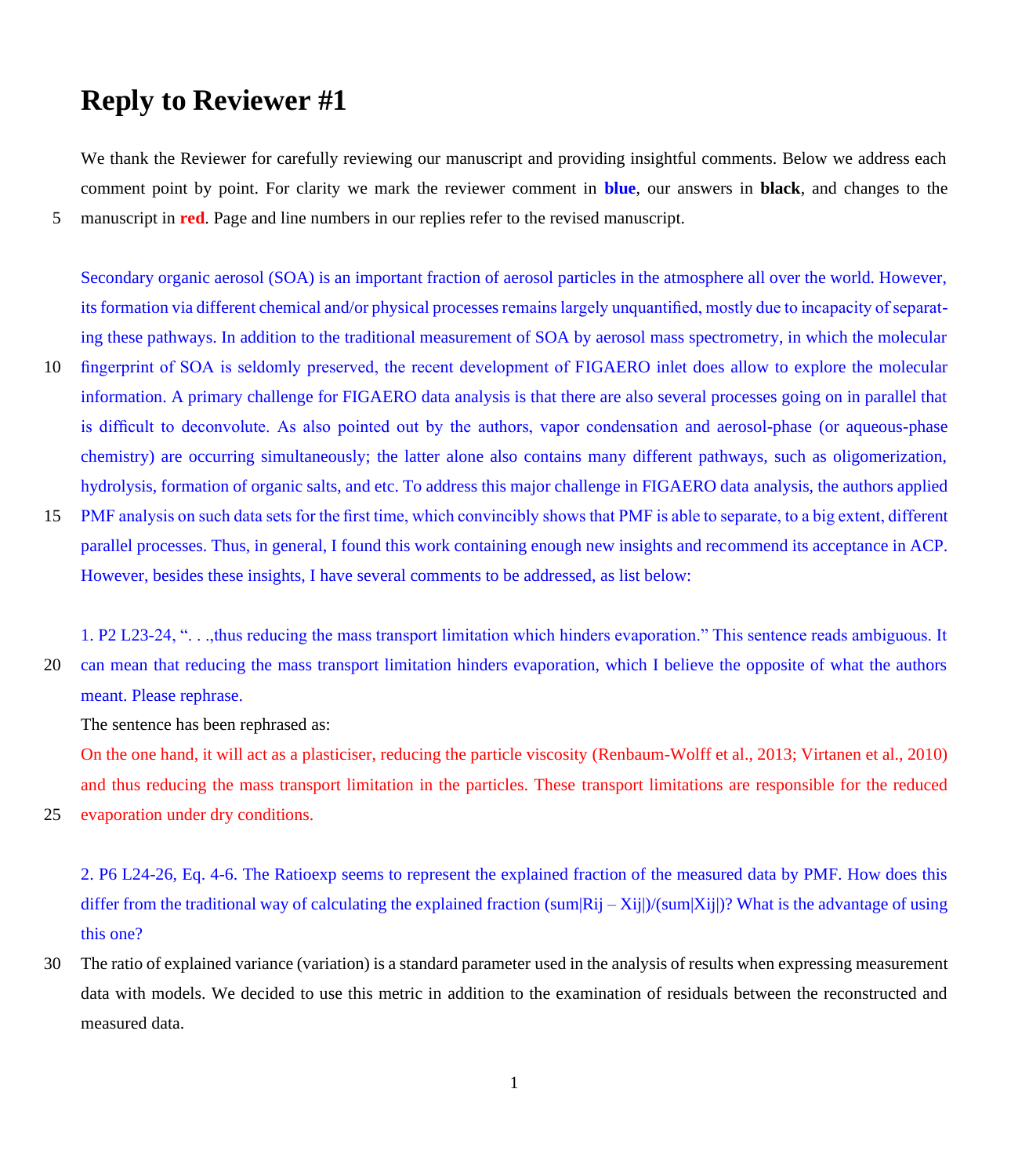The explained, unexplained, and total variance (or variation) are normally calculated with the quadratic distance from the "expected" value (i.e., the average value for each ion i).

35

$$
Var_{total} = \sum_{ij} (X_{ij} - \bar{X}_i)^2
$$

$$
Var_{explained} = \sum_{ij} (R_{ij} - \bar{X}_i)^2
$$

$$
Var_{unexplained} = \sum_{ij} (X_{ij} - R_{ij})^2
$$

 $Var_{total} = Var_{explained} + Var_{unexplained}$ 

Then the ratio between  $Var_{explained}$  and  $Var_{total}$  can be interpreted as  $\mathbb{R}^2$ .

40 When using these equations with our data, the sum of *Varexplained* and *Varunexplained* was not equal to *Vartotal*, but much smaller for PMF solutions with low factor number and larger for solutions with higher factor numbers. The latter leads to ratios  $>1$ which are not meaningful in this context. Also, if the calculation was performed in the other dimension, i.e. calculating the variance with respect to the average value for each observation j, the values for *Varexplained* / *Vartotal* changed.

When using the absolute distances instead of the quadratic this behaviour changed and  $Var_{explained} + Var_{unexplained} \approx Var_{total}$ . Thus, 45 we decided to use this metric as a compromise.

3. P8 L18, Eq.8. Based on the observation of model residue, you decide to use CNerror instead of PLerror for uncertainty matrix. As shown in Figure S1, CNerror is about 1-2 orders of magnitude smaller than PLerror. However, with the CNerror, Q/Qexp got very close to 1, as shown in Figure S2, which seems to indicate that CNerror is the true error or close to that. Do

50 you have any idea about the reason?

It may be that the overestimation of the error with the PLerror scheme has a stronger impact on the overall  $Q/Q_{exp}$  value than the underestimation in the CNerror case.

We observed that adding the blank measurements to the dataset decreased the  $Q/Q_{exp}$  values in the CN case. Note that in the low- and medium O:C case (where we had 4 blank measurements) approx. half of the datapoints are dominated by noise as no

55 significant signal was detected.

4. P11, L1-4. It seems that the criterion of justify the type V factors is its little change in Tmax with aerosol age or water content. As the authors stated "But this method can be applied to e.g. ambient FIGAERO-CIMS measurements as well" In the abstract (P2 L5), it is important to suggest how to determine the type V factors when applying PMF on ambient data sets, 60 where aerosol oxidation degree (O:C), aerosol age and water content are often correlated.

The main criterion for V-type factors is indeed the shape and small change in  $T_{\text{max}}$  in comparison to the B- and D-type factors. This characteristic persists when looking at ambient data. We have just started applying this new method to an ambient dataset which will be the topic of a future publication.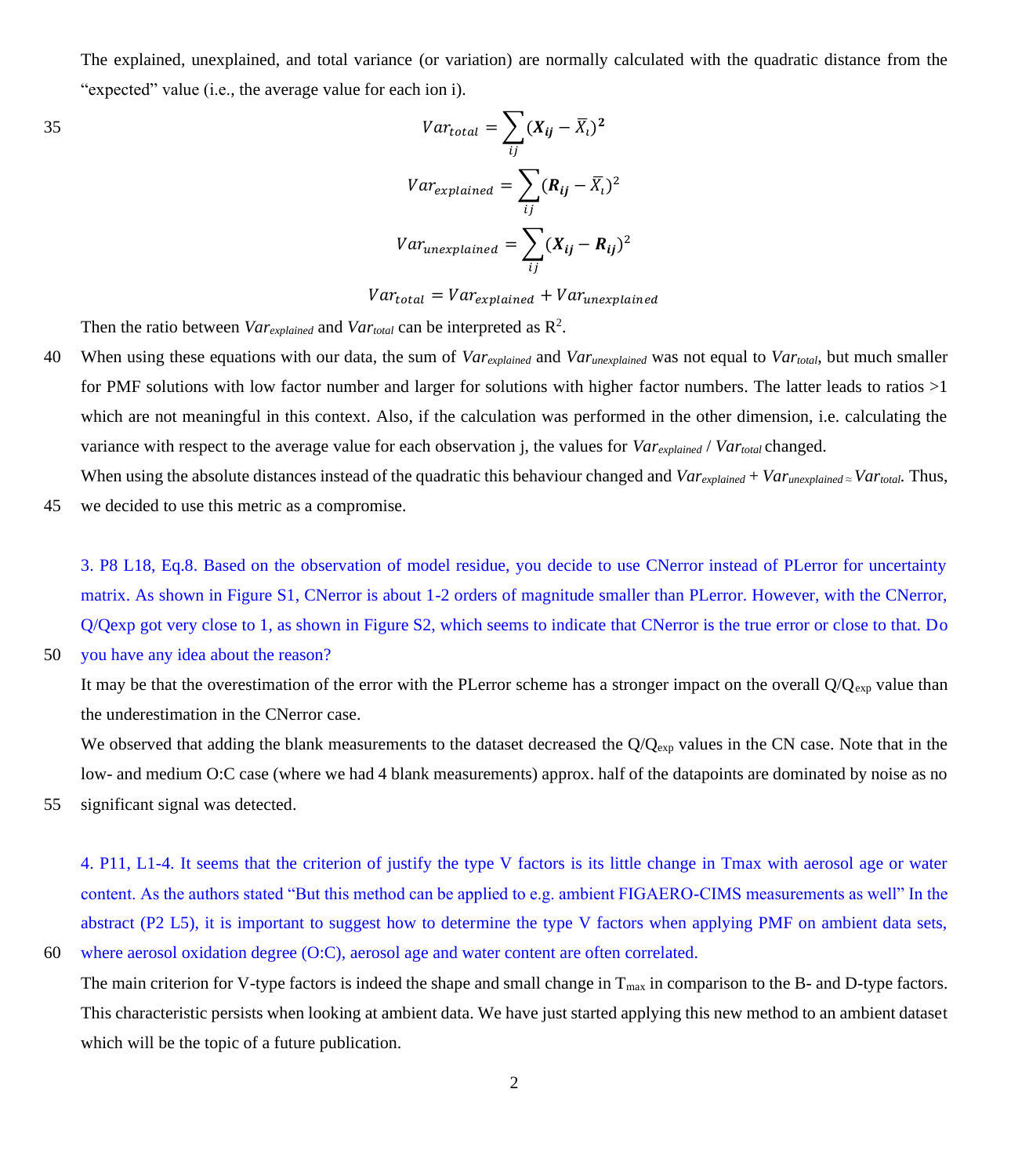5. P11 L10-14. I have difficulty in understanding why V factors in different experiments with similar Tmax may have

65 significantly different compounds. For example, LV5, MV4, and HV4 seem to have similar Tmax but very different average elemental composition. Can you give more explanations?

Volatility (or vapour pressure) is primarily controlled by the detailed molecular structure (i.e. functionality) of a compound. There are many different compounds that have similar vapour pressures so they would fall into the same VBS bin or here Vtype factor. Assume different compounds A, B, C, D which all have the same order of magnitude C\*. If one SOA type contains

- 70 A and B but no C and D while the other SOA type contains only C and D, a PMF analysis of the thermal desorption data of these two aerosol types will yield two factors with the same  $T_{\text{max}}$ . One will contain A and B while the other has C and D. What we find a bit surprising is that changing the oxidation field for a single precursor has such a strong effect on the composition. One possible explanation is that the  $HO_2/RO_2$  chemistry may be strongly affected by increasing the OH exposure by an order of magnitude.
- 75 Also prompted by the request of Reviewer #3 we decided to add two section in the SI material (1.3 and 1.4) elaborating on the effect of different SOA types on our PMF analysis.

6. P13 L20-23. Likewise, same molecules (e.g., C8H10O5) can be separated into different V factors. Together with Point 5, do these observations suggest that the degree of thermos-decomposition may play an important (even a major) role in the final

80 detected FIGAERO spectra?

For our dataset there are two main reasons why a single detected composition (e.g. C8H10O5) is split over several factor: 1) there is a direct desorption and thermal decomposition part (possibly from a range of different low volatility precursors). 2) there are several conceivable isomers of that composition. Please remember that any 1D mass spectrometer can only provide information on the sum formula of a molecule but not the functionality within the molecule (i.e., the connections between the

- 85 atoms). This is why we avoid speaking of molecule or compounds in the manuscript. As we state in the conclusions, thermal decomposition plays an important role for desorption temperatures above ~120 C. This should definitively be considered when analysing integrated FIGAERO-CIMS mass spectra and e.g. using the detected sum formulas in parameterisation to calculate vapour pressure. This has been pointed out also in earlier FIGAERO publications (e.g. Lopez-Hilfiker et al., 2014; Stark et al., 2017). With PMF we can now separate the contribution of direct desorption and
- 90 thermal decomposition for each detected ion/sum formula.

## 7. P14 L3-4. Do you have any hint to explain why highOC SOA seems to be more influenced by aqueous-phase chemistry?

We elaborated on possible chemical reactions in our previous publication (Buchholz et al., 2019). Briefly, there we speculate that in the highOC case a larger fraction of organic (hydroxy-)peroxides is present. Those are sensitive to hydrolysis which

95 will initiate a range of reactions in the aqueous phase. As peroxides are also thermally unstable, they are most likely detected as their non-peroxy analogues in FIGAERO-CIMS which complicates interpretations. We now mention this at the start of section 3.3: